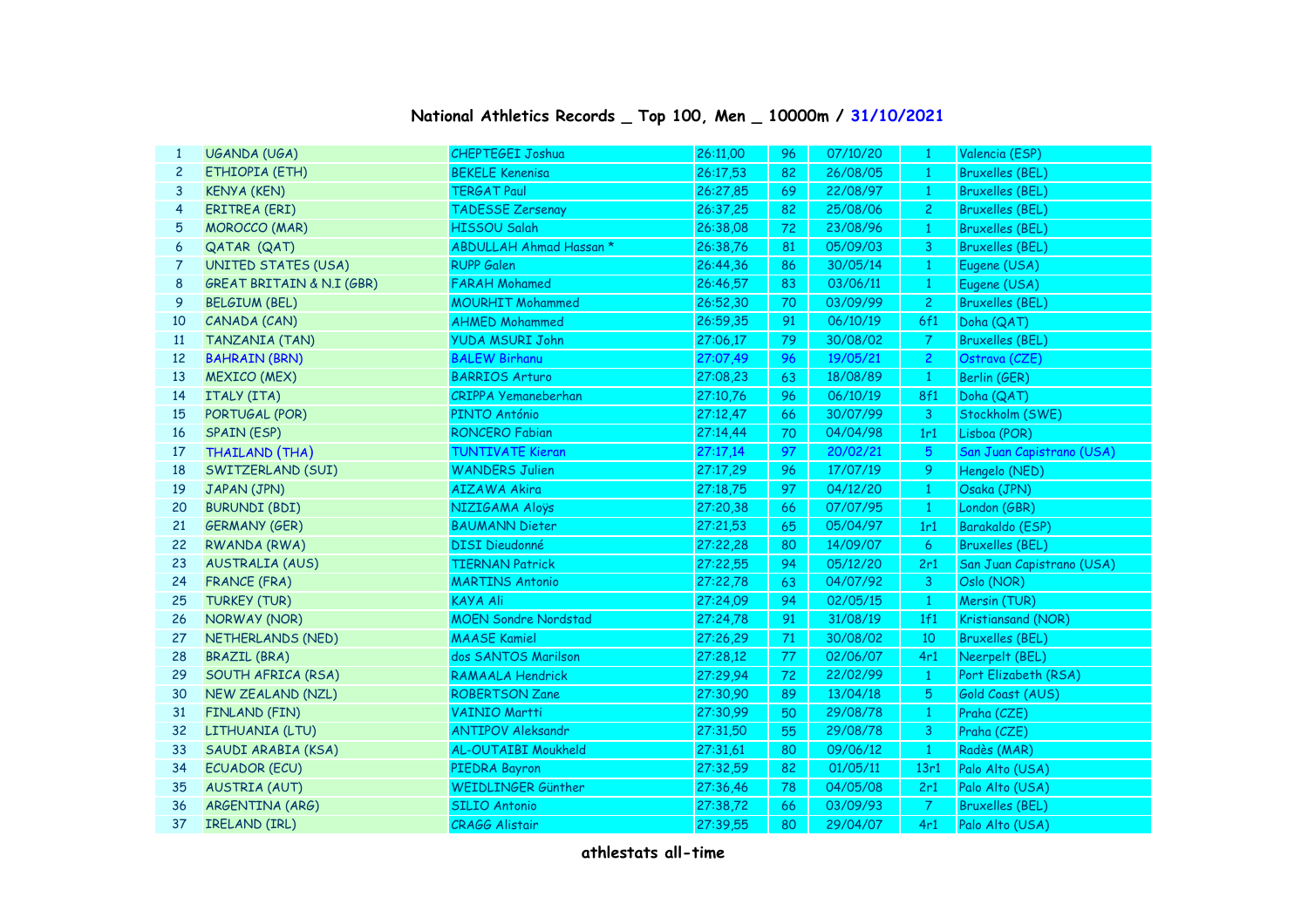| 38 | ROMANIA (ROU)                | <b>FLOROIU Ilie</b>          | 27:40,06 | 52 | 29/08/78 | 7.               | Praha (CZE)             |
|----|------------------------------|------------------------------|----------|----|----------|------------------|-------------------------|
| 39 | <b>ESTONIA (EST)</b>         | <b>SELLIK Enn</b>            | 27:40,61 | 54 | 29/08/78 | 8                | Praha (CZE)             |
| 40 | <b>BELARUS (BLR)</b>         | FEDOTKIN Aleksandr           | 27:41,89 | 55 | 04/09/79 | $\overline{4}$   | <b>Bruxelles (BEL)</b>  |
| 41 | <b>SLOVAK REPUBLIC (SVK)</b> | <b>STEFKO Robert</b>         | 27:42,98 | 68 | 29/06/97 | $\overline{c}$   | Villeneuve d'Ascq (FRA) |
| 42 | CZECH REPUBLIC (CZE)         | PESAVA Jan                   | 27:47,90 | 72 | 08/06/98 | $\overline{c}$   | Praha (CZE)             |
| 43 | <b>BOTSWANA (BOT)</b>        | <b>MOTSHWARATEU Matthews</b> | 27:48,2  | 58 | 07/05/79 | $\mathbf{1}$     | Stellenbosch (RSA)      |
| 44 | COLOMBIA (COL)               | <b>TIBADUIZA Domingo</b>     | 27:53,02 | 49 | 11/06/78 | $\mathbf{S}$     | Wien (AUT)              |
| 45 | <b>RUSSIA (RUS)</b>          | <b>IVANOV Sergey</b>         | 27:53,12 | 79 | 17/07/08 | $\mathbf{1}$     | Kazan (RUS)             |
| 46 | PERU (PER)                   | <b>OSTOS Luis</b>            | 27:53,58 | 92 | 05/05/17 | $\overline{7}$   | Stanford (USA)          |
| 47 | POLAND (POL)                 | <b>KOWOL Jerzy</b>           | 27:53,61 | 51 | 29/08/78 | $10$             | Praha (CZE)             |
| 48 | TUNISIA (TUN)                | <b>GAMOUDI Mohamed</b>       | 27:54,69 | 38 | 31/08/72 | 1h2              | München (GER)           |
| 49 | <b>DENMARK (DEN)</b>         | JÖRGENSEN Carsten            | 27:54,76 | 70 | 04/04/98 | 11r1             | Lisboa (POR)            |
| 50 | <b>SWEDEN (SWE)</b>          | <b>DANIELSON Jonny</b>       | 27:55,74 | 64 | 07/06/89 | $\overline{1}$   | Södertälje (SWE)        |
| 51 | <b>BULGARIA (BUL)</b>        | <b>IGNATOV</b> Evgeni        | 27:56,26 | 59 | 02/07/88 | $10$             | Oslo (NOR)              |
| 52 | ZIMBABWE (ZIM)               | NYASANGO Cuthbert            | 27:57,34 | 82 | 28/07/07 | $\mathbf{2}$     | Avilés (ESP)            |
| 53 | ALGERIA (ALG)                | AGGOUNE Khoudir              | 27:58,03 | 81 | 06/06/08 | $\overline{4}$   | Saint-Maur (FRA)        |
| 54 | <b>SERBIA (SRB)</b>          | <b>KORICA Dane</b>           | 27:58,39 | 45 | 10/08/71 | 4                | Helsinki (FIN)          |
| 55 | <b>KAZAKHSTAN (KAZ)</b>      | <b>BODRANKOV Anatoliy</b>    | 27:58,9  | 41 | 03/11/78 | $\mathbf{1}$     | Tashkent (UZB)          |
| 56 | <b>UKRAINE (UKR)</b>         | <b>ANDREYEV Pavel</b>        | 27:59,8  | 44 | 10/07/73 | $\overline{c}$   | Moskva (RUS)            |
| 57 | ZAMBIA (ZAM)                 | <b>MULINGA Charles</b>       | 28:00,33 | 68 | 14/04/95 | $\mathbf{1}$     | Walnut (USA)            |
| 58 | KIRZIGHISTAN (KGZ)           | <b>MOCHALOV Vadim</b>        | 28:00,9  | 47 | 10/07/73 | 3                | Moskva (RUS)            |
| 59 | <b>HUNGARY (HUN)</b>         | <b>KALDY Zoltan</b>          | 28:01,88 | 69 | 06/07/91 | 15               | Oslo (NOR)              |
| 60 | INDIA (IND)                  | <b>KUMAR SINGH Surendra</b>  | 28:02,89 | 78 | 12/07/08 | $\overline{4}$   | Vigo (ESP)              |
| 61 | PALESTINE (PLE)              | <b>BAKET Mohamed</b>         | 28:04,76 | 68 | 24/08/96 | $\mathbf{1}$     | Troisdorf (GER)         |
| 62 | CHILE (CHI)                  | <b>DIAZ Mauricio</b>         | 28:05,61 | 68 | 22/09/00 | 13h2             | Sydney (AUS)            |
| 63 | LESOTHO (LES)                | <b>NKHASI Namakoe</b>        | 28:06,33 | 94 | 22/06/16 | 3                | Durban (RSA)            |
| 64 | JAMAICA (JAM)                | <b>CAMPBELL Kemoy</b>        | 28:06,40 | 91 | 31/03/17 | 3                | Stanford (USA)          |
| 65 | SOMALIA (SOM)                | <b>ABDIRAHMAN Abdihakem</b>  | 28:06,65 | 77 | 05/07/99 | 5                | Stanford (USA)          |
| 66 | <b>GREECE (GRE)</b>          | <b>ANDRIOPOULOS Spyros</b>   | 28:07,17 | 62 | 29/08/87 | $\boldsymbol{7}$ | Roma (ITA)              |
| 67 | CHINA (CHN)                  | <b>REN Longyun</b>           | 28:08,67 | 87 | 01/11/07 | $\mathbf{1}$     | Wuhan (CHN)             |
| 68 | ISRAEL (ISR)                 | <b>ALMEYA Aimeru</b>         | 28:09,42 | 90 | 18/01/15 | $\overline{c}$   | Tel Aviv (ISR)          |
| 69 | GEORGIA (GEO)                | <b>STRISCHAKOV Oleg</b>      | 28:16,15 | 63 | 25/07/90 | 10               | Seattle (USA)           |
| 70 | MOLDAVA (MDA)                | NIKOLAJEV Vasili             | 28:16,4  | 49 | 18/07/78 | $\overline{7}$   | Vilnius (LTU)           |
| 71 | <b>DJIBOUTI (DJI)</b>        | <b>SALAH Ahmed</b>           | 28:17,4  | 56 | 12/07/84 | $\overline{2}$   | Rabat (MAR)             |
| 72 | SUDAN (SUD)                  | JOUDA Musa Ahmed             | 28:20,26 | 57 | 03/08/84 | 8h3              | Los Angeles (USA)       |
| 73 | KOREA (SOUTH) (KOR)          | <b>JEON Eunhoi</b>           | 28:23,62 | 88 | 23/10/10 | 2r9              | Yokohama (JPN)          |
| 74 | CROATIA (CRO)                | PETROVIC Slavko              | 28:24,32 | 80 | 02/04/05 | 5                | Barakaldo (ESP)         |
| 75 | LATVIA (LAT)                 | <b>KLISTOVS Genadijs</b>     | 28:25,8  | 44 | 03/06/73 | 3                | Moskva (RUS)            |
| 76 | <b>KOREA DPR (PRK)</b>       | OK-HYON Ryu                  | 28:26,86 | 65 | 09/06/90 | $\overline{c}$   | Moskva (RUS)            |
| 77 | CYPRUS (CYP)                 | <b>KASSIANIDIS Marios</b>    | 28:26,87 | 54 | 19/06/81 | 16               | Praha (CZE)             |